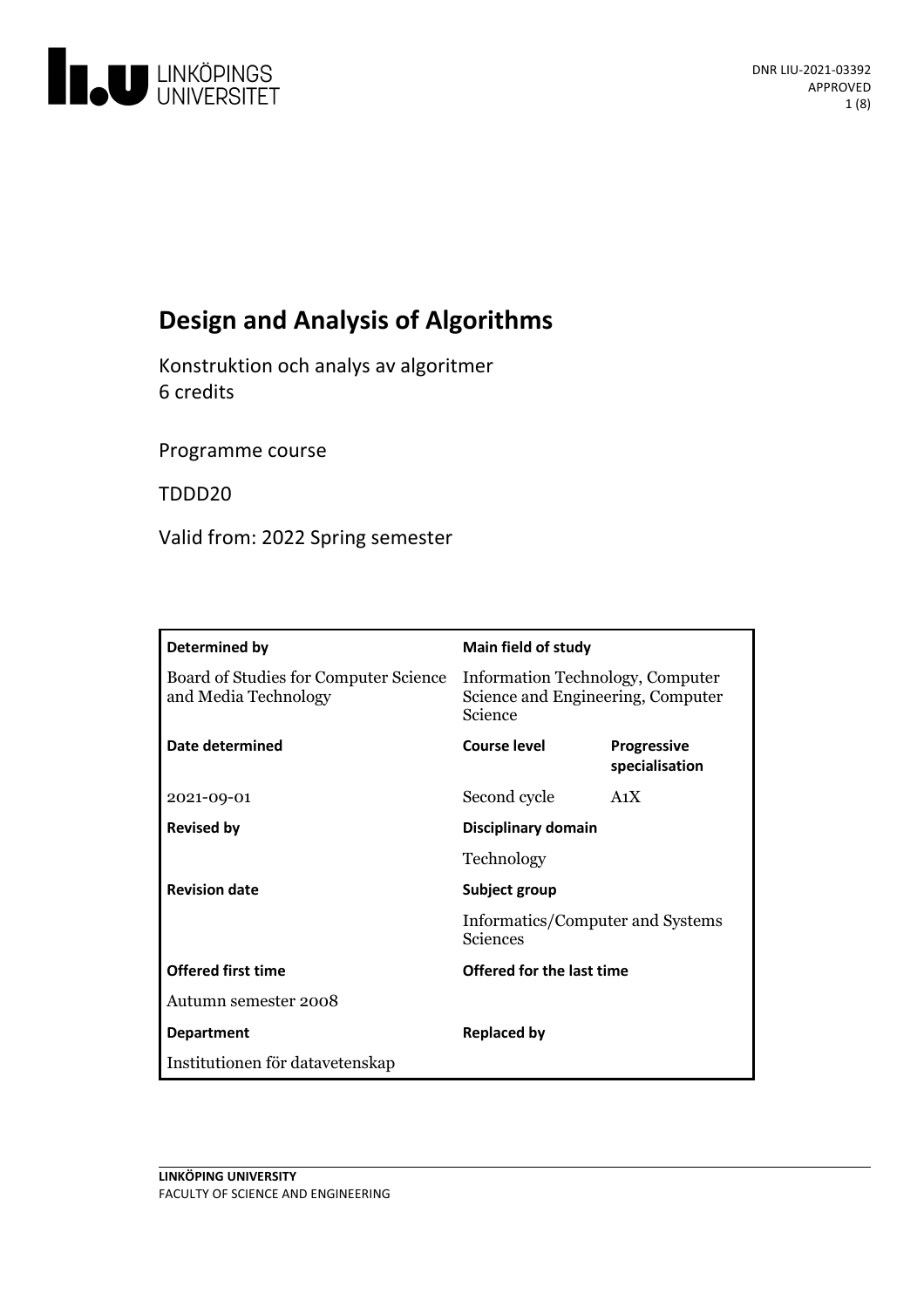# Specific information

Note that the course is given in Swedish. English-speaking students, please contact the examiner of the course three months before course start for guidance.

## Course offered for

- Master of Science in Computer Science and Engineering
- Master of Science in Industrial Engineering and Management
- Master of Science in Information Technology
- Master of Science in Computer Science and Software Engineering
- Master of Science in Industrial Engineering and Management International
- Master's Programme in Computer Science
- Master's Programme in Mathematics

## Prerequisites

Discrete mathematics and logic. An introductory course on data structures and algorithms. That is, the student is expected to be familiar with asymptotic notation, basic data structures, such as lists, stacks, queues, trees etc., and algorithms for fundamental problems, such as searching, sorting, etc. Basic knowledge in probability theory and optimization.

## Intended learning outcomes

The primary aim of this course is to increase the student's skills in constructing and analysing algorithms. After the course, the students should be able to

- construct algorithms for computational problems
- prove the correctness of algorithms
- analyze and evaluate algorithms for computational problems

## Course content

The course contains three main parts:

- Part 1: Basic techniques. Greedy algorithms, decomposition, and dynamic
- programming.<br>• Part 2: NP-completeness. The theory of NP-completeness and its
- consequences.<br>• Part 3: Inexact methods. Construction and analysis of approximation algorithms and randomized algorithms.

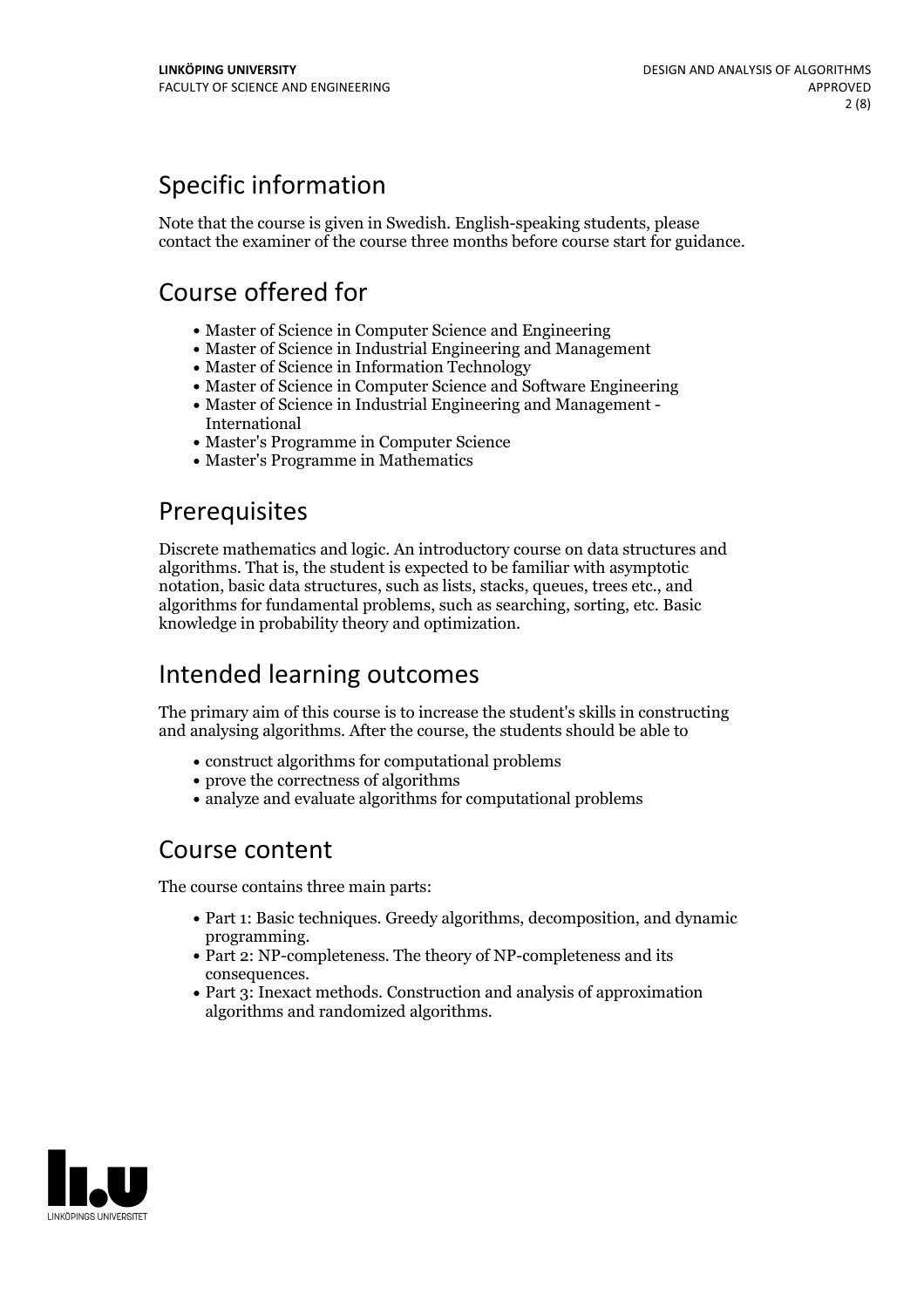# Teaching and working methods

The theory is presented during the lectures and examples of algorithm construction/analysis are presented. Furthermore, the students are given the opportunity to construct and analyze different algorithms.

## Examination

TEN<sub>1</sub> Written examination 6 credits U, 3, 4, 5

## Grades

Four-grade scale, LiU, U, 3, 4, 5

# Other information

Supplementary courses: Algorithmic Problem Solving

### **About teaching and examination language**

The teaching language is presented in the Overview tab for each course. The examination language relates to the teaching language as follows:

- If teaching language is "Swedish", the course as a whole could be given in Swedish, or partly in English. Examination language is Swedish, but parts
- of the examination can be in English. If teaching language is "English", the course as <sup>a</sup> whole is taught in English. Examination language is English. If teaching language is "Swedish/English", the course as <sup>a</sup> whole will be
- taught in English if students without prior knowledge of the Swedish language participate. Examination language is Swedish or English depending on teaching language.

## **Other**

The course is conducted in a manner where both men's and women's experience and knowledge are made visible and developed.

The planning and implementation of a course should correspond to the course syllabus. The course evaluation should therefore be conducted with the course syllabus as a starting point.

If special circumstances prevail, the vice-chancellor may in a special decision specify the preconditions for temporary deviations from this course syllabus, and delegate the right to take such decisions.

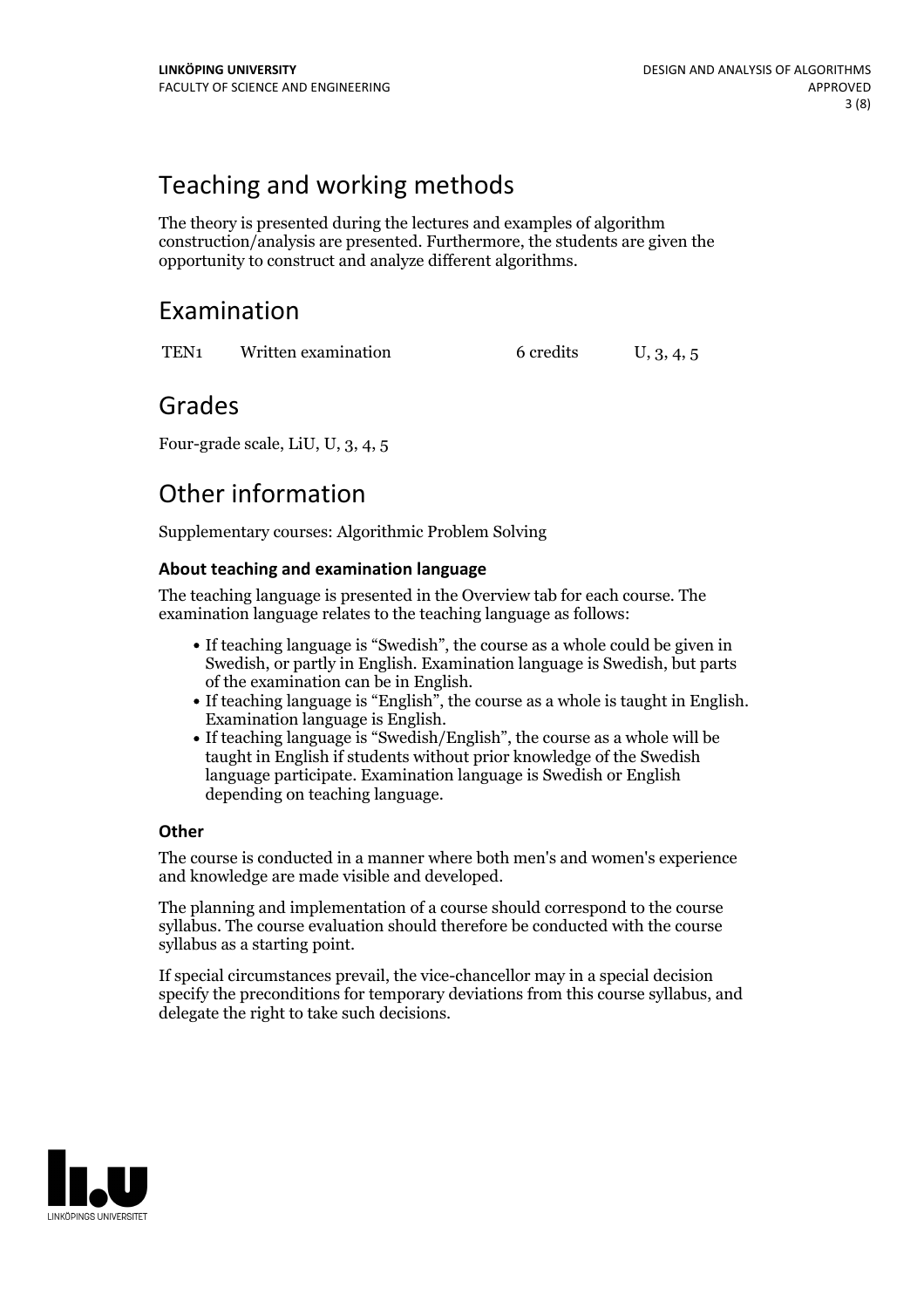## **Common rules**

### Course syllabus

A syllabus must be established for each course. The syllabus specifies the aim and contents of the course, and the prior knowledge that a student must have in order to be able to benefit from the course.

## Timetabling

Courses are timetabled after a decision has been made for this course concerning its assignment to a timetable module.

### Interruption in and deregistration from a course

The LiU decision, Guidelines concerning confirmation of participation in education (Dnr LiU-2020-02256), states that interruptions in study are to be recorded in Ladok. Thus, all students who do not participate in a course for which they have registered must record the interruption, such that the registration on the course can be removed. Deregistration from or interrupting a course is carried out using <sup>a</sup> web-based form: https://www.lith.liu.se/for- [studenter/kurskomplettering?l=en.](https://www.lith.liu.se/for-studenter/kurskomplettering?l=en)

## Cancelled coursesand changes to the course syllabus

Courses with few participants (fewer than 10) may be cancelled or organised in a manner that differs from that stated in the course syllabus. The Dean is to deliberate and decide whether a course is to be cancelled or changed from the course syllabus.

## Guidelines relating to examinations and examiners

For details, see Guidelines for education and examination for first-cycle and second-cycle education at Linköping University, Dnr LiU-2020-04501 [\(http://styrdokument.liu.se/Regelsamling/VisaBeslut/917592\)](http://styrdokument.liu.se/Regelsamling/VisaBeslut/917592).

An examiner must be employed as a teacher at LiU according to the LiU Regulations for Appointments, Dnr LiU-2021-01204 [\(https://styrdokument.liu.se/Regelsamling/VisaBeslut/622784](https://styrdokument.liu.se/Regelsamling/VisaBeslut/622784)). For courses in second-cycle, the following teachers can be appointed as examiner: Professor (including Adjunct and Visiting Professor), Associate Professor (including Adjunct), Senior Lecturer (including Adjunct and Visiting Senior Lecturer), Research Fellow, or Postdoc. For courses in first-cycle, Assistant Lecturer (including Adjunct and Visiting Assistant Lecturer) can also be appointed as examiner in addition to those listed for second-cycle courses. In exceptional cases, a Part-time Lecturer can also be appointed as an examiner at both first- and second cycle, see Delegation of authority for the Board of Faculty of Science and Engineering.

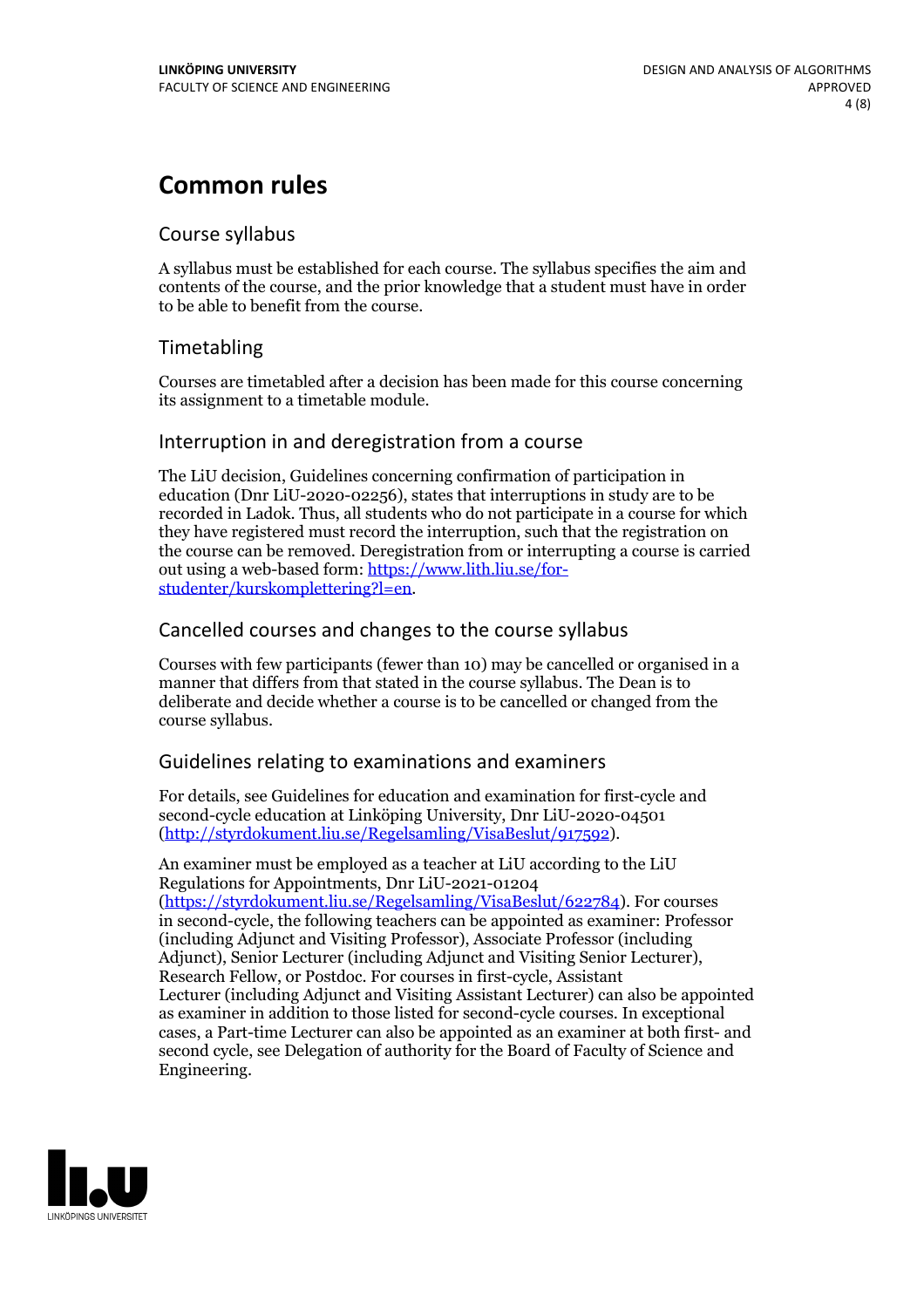## Forms of examination

#### **Principles for examination**

Written and oral examinations and digital and computer-based examinations are held at least three times a year: once immediately after the end of the course, once in August, and once (usually) in one of the re-examination periods. Examinations held at other times are to follow a decision of the faculty programme board.

Principles for examination scheduling for courses that follow the study periods:

- courses given in VT1 are examined for the first time in March, with re-examination in June and August
- courses given in VT2 are examined for the first time in May, with re-examination in August and October
- courses given in HT1 are examined for the first time in October, with re-examination in January and August
- courses given in HT2 are examined for the first time in January, with re-examination in March and in August.

The examination schedule is based on the structure of timetable modules, but there may be deviations from this, mainly in the case of courses that are studied and examined for several programmes and in lower grades (i.e. 1 and 2).

Examinations for courses that the faculty programme board has decided are to be held in alternate years are held three times during the school year in which the course is given according to the principles stated above.

Examinations for courses that are cancelled orrescheduled such that they are not given in one or several years are held three times during the year that immediately follows the course, with examination scheduling that corresponds to the scheduling that was in force before the course was cancelled or rescheduled.

When a course, or a written examination (TEN, DIT, DAT), is given for the last time, the regular examination and two re-examinations will be offered. Thereafter, examinations are phased out by offering three examinations during the following academic year at the same times as the examinations in any substitute course. If there is no substitute course, three examinations will be offered during re- examination periods during the following academic year. Other examination times are decided by the faculty programme board. In all cases above, the examination is also offered one more time during the academic year after the following, unless the faculty programme board decides otherwise. In total, 6 re-examinations are offered, of which 2 are regular re-examinations. In the examination registration system, the examinations given for the penultimate time and the last time are denoted.

If a course is given during several periods of the year (for programmes, or on different occasions for different programmes) the faculty programme board or boards determine together the scheduling and frequency of re-examination occasions.

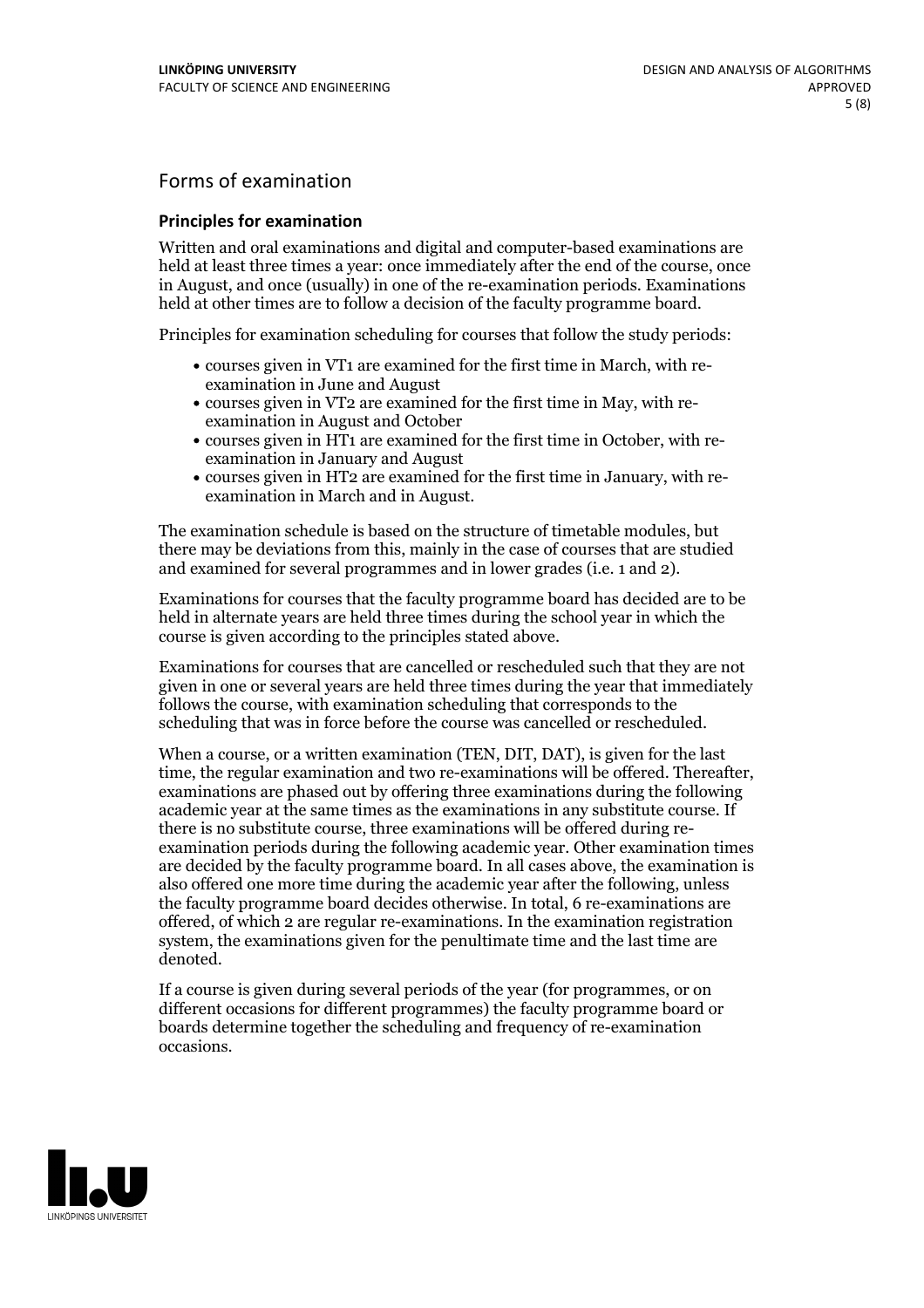#### **Retakes of other forms of examination**

Regulations concerning retakes of other forms of examination than written examinations and digital and computer-based examinations are given in the LiU guidelines for examinations and examiners, [http://styrdokument.liu.se/Regelsamling/VisaBeslut/917592.](http://styrdokument.liu.se/Regelsamling/VisaBeslut/917592)

#### **Course closure**

For Decision on Routines for Administration of the Discontinuation of Educational Programs, Freestanding Courses and Courses in Programs, see DNR LiU-2021-04782. After a decision on closure and after the end of the discontinuation period, the students are referred to a replacement course (or similar) according to information in the course syllabus or programme syllabus. If a student has passed some part/parts of a closed program course but not all, and there is an at least partially replacing course, an assessment of crediting can be made. Any crediting of course components is made by the examiner.

#### **Registration for examination**

In order to take an written, digital or computer-based examination, registration in advance is mandatory, see decision in the university's rule book [https://styrdokument.liu.se/Regelsamling/VisaBeslut/622682.](https://styrdokument.liu.se/Regelsamling/VisaBeslut/622682) An unregistered student can thus not be offered a place. The registration is done at the Student Portal or in the LiU-app during the registration period. The registration period opens 30 days before the date of the examination and closes 10 days before the date of the examination. Candidates are informed of the location of the examination by email, four days in advance.

#### **Code of conduct for students during examinations**

Details are given in a decision in the university's rule book: <http://styrdokument.liu.se/Regelsamling/VisaBeslut/622682>.

#### **Retakes for higher grade**

Students at the Institute of Technology at LiU have the right to retake written examinations and digital and computer-based examinations in an attempt to achieve a higher grade. This is valid for all examination components with code "TEN", "DIT" and "DAT". The same right may not be exercised for other examination components, unless otherwise specified in the course syllabus.

A retake is not possible on courses that are included in an issued degree diploma.

#### **Grades**

The grades that are preferably to be used are Fail (U), Pass (3), Pass not without distinction  $(4)$  and Pass with distinction  $(5)$ .

- Grades U, 3, 4, 5 are to be awarded for courses that have written or digital examinations.<br>• Grades Fail (U) and Pass (G) may be awarded for courses with a large
- degree of practical components such as laboratory work, project work and

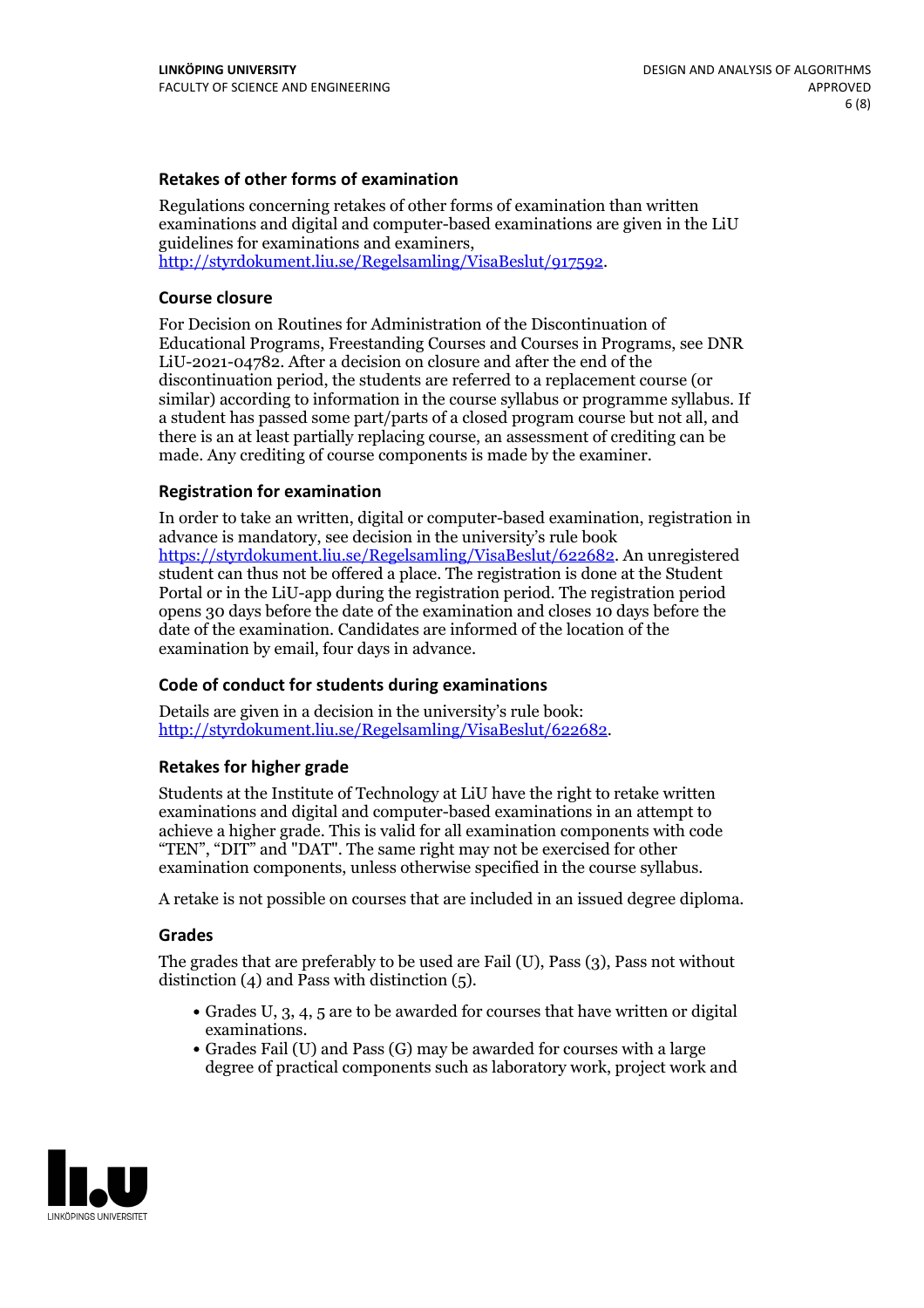group work.<br>• Grades Fail (U) and Pass (G) are to be used for degree projects and other independent work.

#### **Examination components**

The following examination components and associated module codes are used at the Faculty of Science and Engineering:

- Grades U, 3, 4, 5 are to be awarded for written examinations (TEN) and
- digital examinations (DIT).<br>• Examination components for which the grades Fail (U) and Pass (G) may be awarded are laboratory work (LAB), project work (PRA), preparatory written examination (KTR), digital preparatory written examination (DIK), oral examination (MUN), computer-based examination (DAT), home
- assignment (HEM), and assignment (UPG).<br>• Students receive grades either Fail (U) or Pass (G) for other examination components in which the examination criteria are satisfied principally through active attendance such as tutorial group (BAS) or examination item
- (MOM).<br>• Grades Fail (U) and Pass (G) are to be used for the examination components Opposition (OPPO) and Attendance at thesis presentation (AUSK) (i.e. part of the degree project).

In general, the following applies:

- 
- Mandatory course components must be scored and given <sup>a</sup> module code. Examination components that are not scored, cannot be mandatory. Hence, it is voluntary to participate in these examinations, and the voluntariness must be clearly stated. Additionally, if there are any associated conditions to
- the examination component, these must be clearly stated as well.<br>• For courses with more than one examination component with grades U,3,4,5, it shall be clearly stated how the final grade is weighted.

For mandatory components, the following applies (in accordance with the LiU Guidelines for education and examination for first-cycle and second-cycle education at Linköping University,<br>[http://styrdokument.liu.se/Regelsamling/VisaBeslut/917592\)](http://styrdokument.liu.se/Regelsamling/VisaBeslut/917592):

If special circumstances prevail, and if it is possible with consideration of the nature of the compulsory component, the examiner may decide to replace the compulsory component with another equivalent component.

For possibilities to alternative forms of examinations, the following applies (in accordance with the LiU Guidelines for education and examination for first-cycle [http://styrdokument.liu.se/Regelsamling/VisaBeslut/917592\)](http://styrdokument.liu.se/Regelsamling/VisaBeslut/917592):

If the LiU coordinator for students with disabilities has granted a student the right to an adapted examination for a written examination in an examination hall, the student has the right to it.